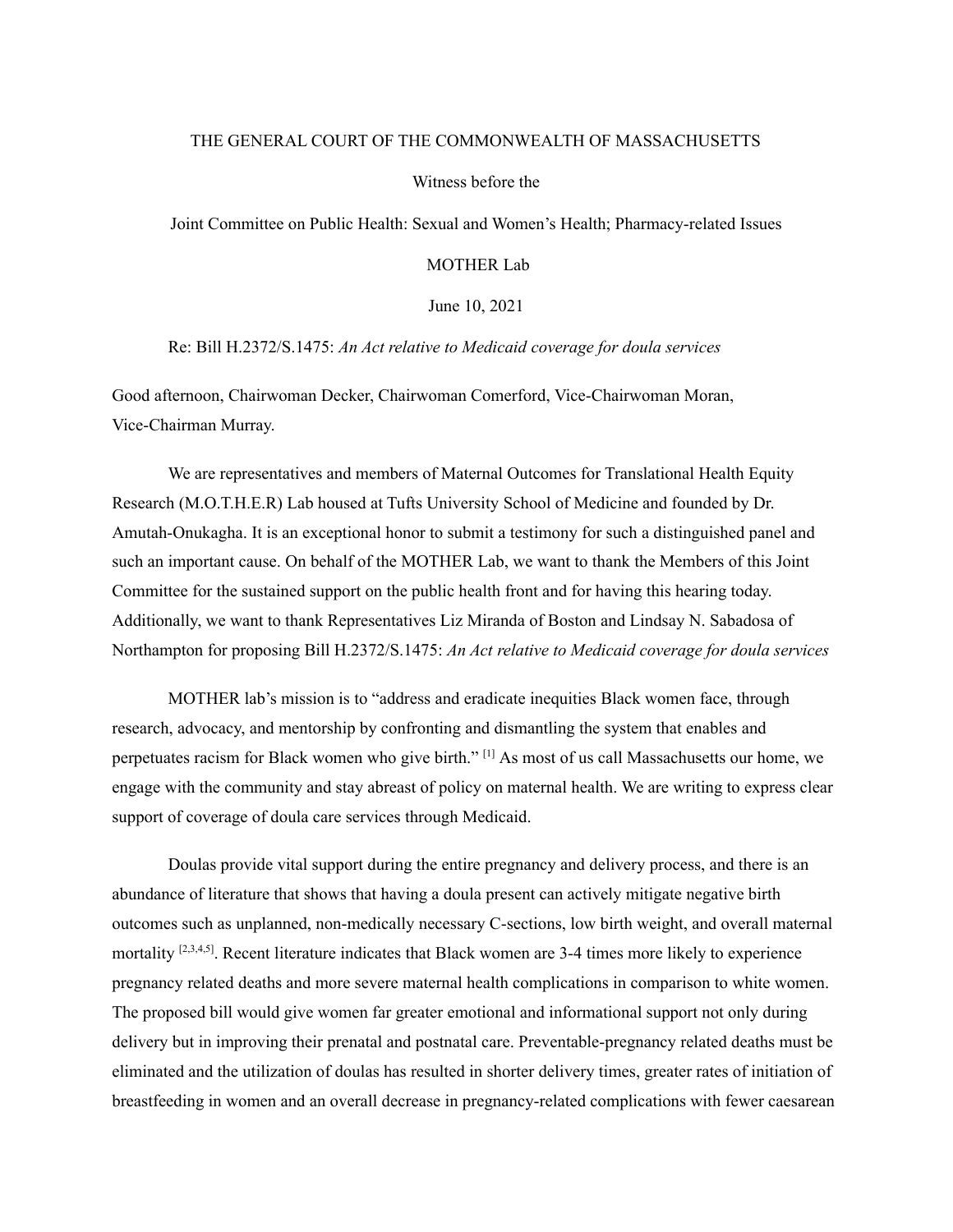sections performed in the delivery room <sup>[6]</sup>. We have recently published an article showcased on the Delaware Coalition Against Domestic Violence (DCADV website to further substantiate our position), which can be found here:

<https://dcadv.org/blog/centering-the-role-of-doulas-in-the-fight-to-save-black-mothers.html> .

Every mother must be saved and the coverage of Medicaid would allow for greater equity in access to all women, especially marginalized and underserved communities that desperately need emotional, psychosocial and physical support. This has only been exacerbated by COVID-19 where women feel more isolated and alone than ever.

Massachusetts has made significant advances in improving maternal health outcomes. We are enormously grateful for the opportunity to raise awareness on this inequitable issue. We have brought light to the present issue: Medicaid coverage of doula services to reduce pregnancy-related deaths. Massachusetts is at a critical juncture, with the opportunity to intervene and address this issue. Continued dedication to eradicating the preventable loss of infant life can and will help propel us into a more equitable and just Massachusetts.

Thank you, Chairwoman Decker, Chairwoman Comerford, Vice-Chairwoman Moran, Vice-Chairman Murray, and Members of the Committee.

Signed,

## *MOTHER Lab*

Dr. Ndidiamaka Amutah-Onukagha Dr. Vanessa Nicholson Eimaan Anwar Leah Franklin Mansi Rana Sereena Jivraj Abena Asare Siwaar Abouhala Iman Ali Yoann Sophie Antoine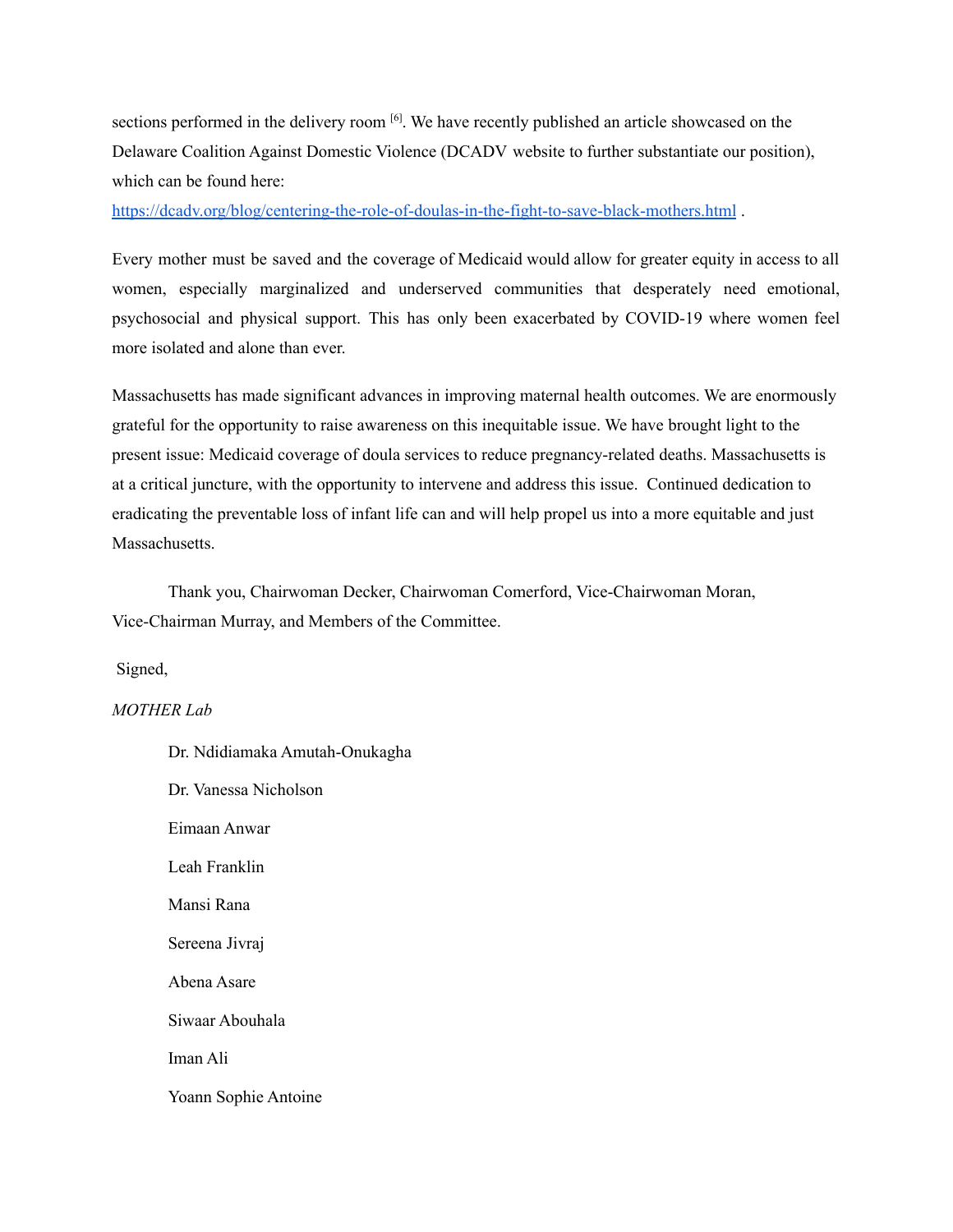Elizabeth Bolarinwa Keri Carvalho Lauren Cohen Shubhecchha Dhaurali Ebunoluwa Falade Paige Feyok Abibatu Giwa-Osagie Rachel Jackson Anna Kheyfets Marwah Kiani Blessing Lawrence Dara Lewis Inricka Liburd Pegah Maleki Brenna Miller Allison Moky Nichole Moore Kelechi Offor Divine Ogieva Heather Olden Gabby Ruiz Radhika Sharma Shantiera Taylor Beverly Udegbe Dr. Bathsheba Wariso Melissa Wu